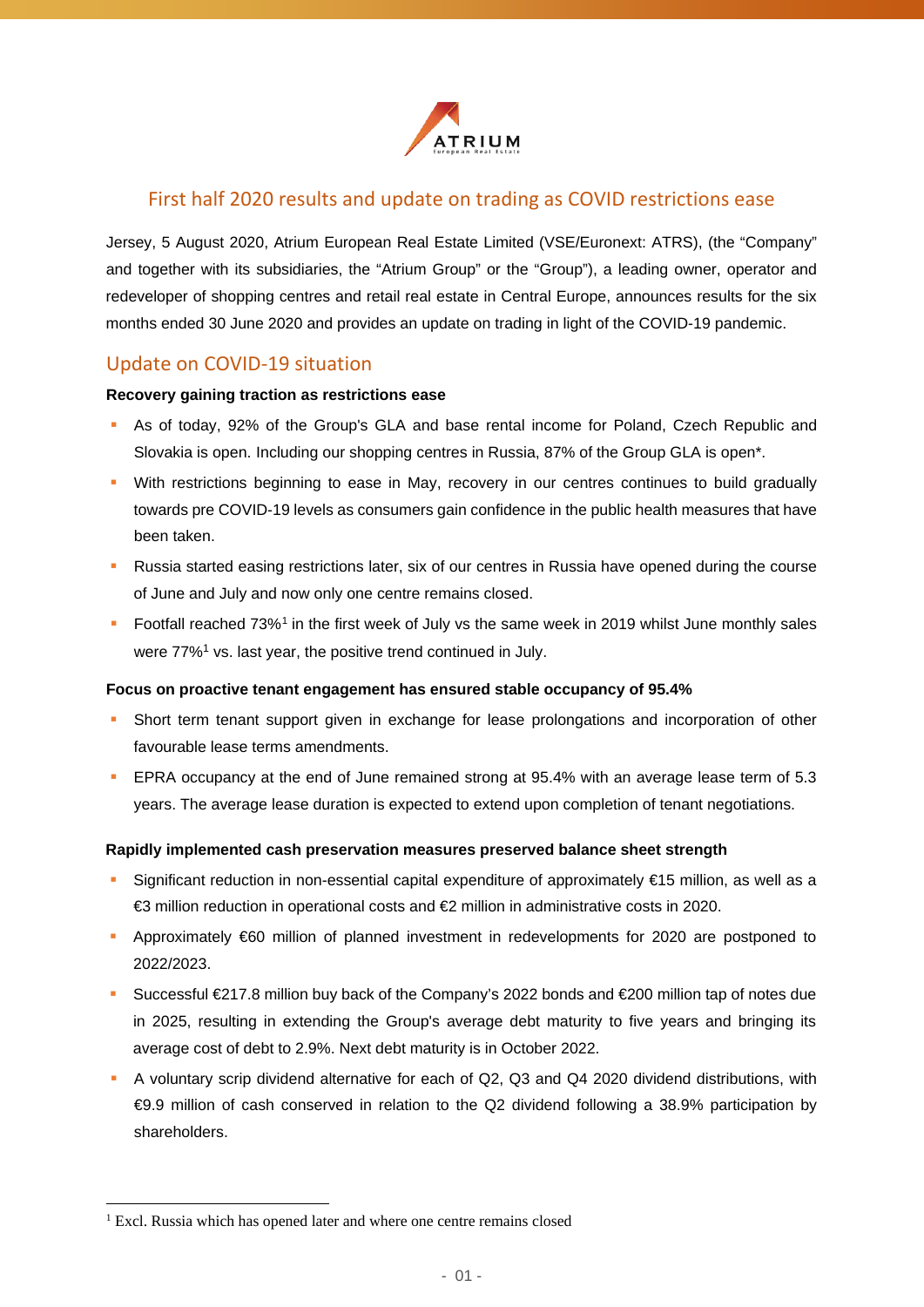Strong liquidity and financial flexibility with  $\text{\textcircled{e}95}$  million cash and  $\text{\textcircled{e}200}$  million unutilised credit facility as of today, coupled with low leverage of 36.1%. Fitch reaffirmed the Company's rating at BBB (stable) and Moody's confirmed Baa3 rating, changing the outlook from under review for downgrade to negative.

# Key financial and Operational figures for the period

| In $\epsilon$ m                                   | 6M 2020 | 6M 2019            | <b>CHANGE</b><br>%/ppt |
|---------------------------------------------------|---------|--------------------|------------------------|
| Net rental income ("NRI")                         | 71.4    | 92.4               | (22.8)                 |
| EPRA Like-for-Like NRI                            | 52.2    | 60.9               | (14.2)                 |
| EBITDA                                            | 61.6    | 81.5               | (24.4)                 |
| Company adjusted EPRA earnings per share (€Cents) | 9.8     | 15.4               | (36.4)                 |
| Occupancy rate (%)                                | 95.4%   | 97.0% <sup>2</sup> | (1.6)                  |
| Operating margin (%)                              | 90.0%   | 95.8%              | (5.8)                  |
| Net equivalent yield                              | 6.5%    | $6.4\%^2$          | 0.1                    |

- <span id="page-1-0"></span>Group NRI decreased by  $E21$  million. Excluding the  $E12$  million impact of COVID-19 (relating mainly to the rent and service charge relief imposed by the government in Poland for the lock down period) and a €10 million impact of net disposals, NRI increased by €0.7 million.
- On a like-for-like basis, NRI decreased by 14.3%. Excluding the impact of COVID-19, Like for like NRI increased by 1.0%.
- EBITDA and Company adjusted EPRA earnings per share decreased by 24% and 36% respectively. Excluding the impact of COVID-19 and disposals they were stable at €83 million and 15.4 €cents.
- Operating margin decreased by 5.8ppt to 90%, affected by the government imposed service charge relief for the lockdown period in Poland of 3.7ppt, as well as tenant support and redevelopments.
- Collections for the first half of 2020 were 76%. In Q1 they were at 97% while the Q2 collections are 53%.
- The Company recognised a [3](#page-1-2).3%<sup>3</sup> or  $688$  million devaluation of income producing assets which is primarily due to yield expansion across the portfolio from 6.4% as at 31.12.19 to 6.5% at 30.06.2020, the balance is the temporary cash flow impact of COVID 19 tenant support. Warsaw and Prague demonstrated more resilience with a 2.7% devaluation. The devaluation for Russia was 7% reflecting the currency trends in the first half of the year in addition to the above.
- The Group continued its portfolio rotation and repositioning strategy in the first six months of 2020 with a total of €75 million transactions including the sales of the Atrium Duben shopping centre in Slovakia in January and five assets in Poland in July.
- The third quarterly dividend for 2020 will be paid (as a capital repayment) on 30 September 2020 to shareholders on the register as at 9 September 2020, with an ex-dividend date of 8 September 2020.

<span id="page-1-1"></span> $<sup>2</sup>$  As of 31 December 2019</sup>

<span id="page-1-2"></span> $3$  Excluding 5 assets classified as held for sale sold in July 2020

<sup>\*25</sup> of Atrium's 26 assets are now open and trading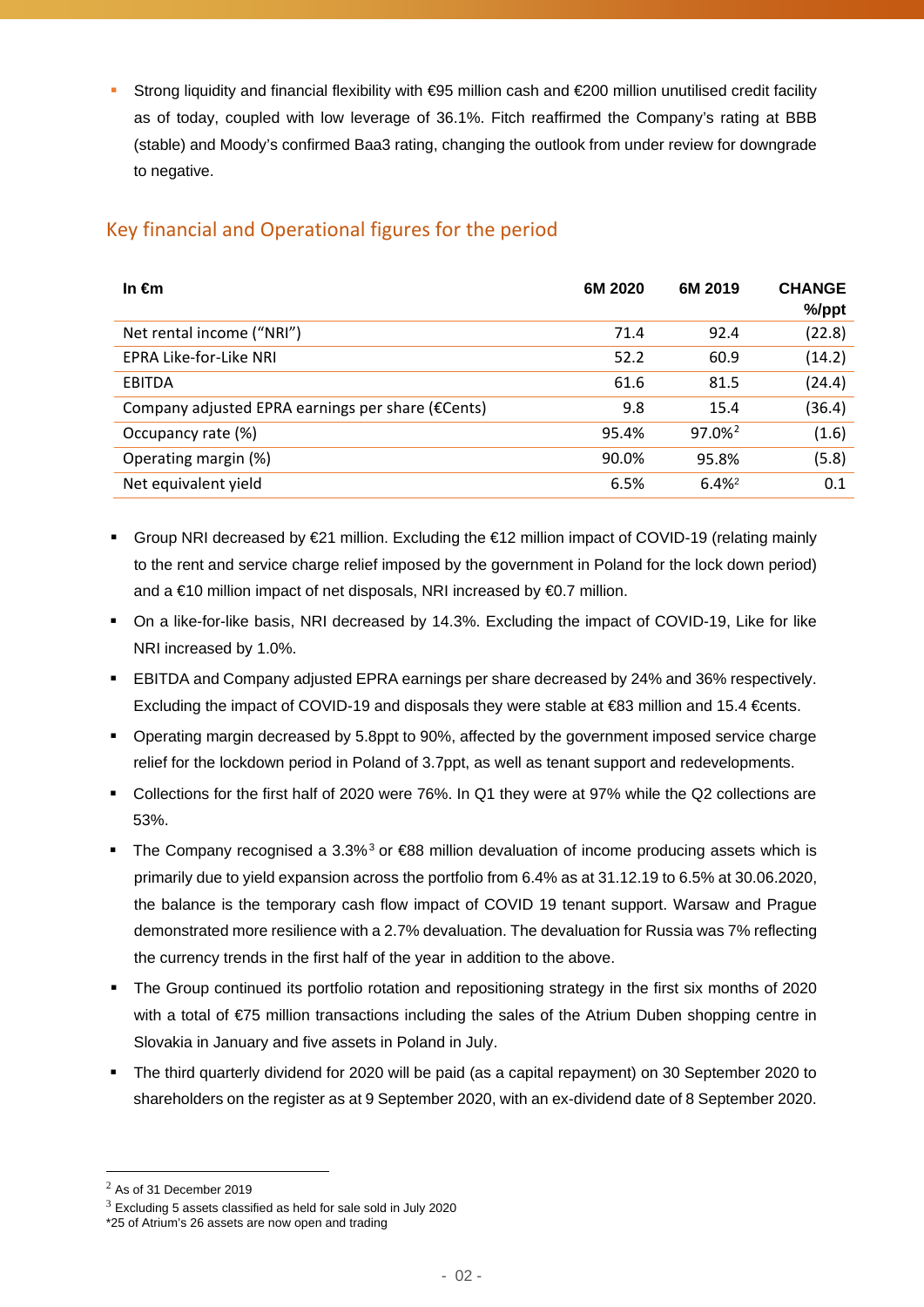The election date for a scrip dividend will start on 10 September 2020 and end on 22 September 2020.

■ A circular setting out further details on the election being offered to shareholders pursuant to the scrip dividend alternative including the election instructions and information on the exchange ratio, will be posted to shareholders before the start of the election period, and will be available on the Company's website.

## Liad Barzilai, Chief Executive Officer of Atrium Group, commented:

"The COVID-19 pandemic has had and continues to have an impact on our business. With lockdown measures easing since early May and 87% of the portfolio now open for business, we are continuing to see a recovery towards pre COVID levels. The quick actions that we took, including proactively engaging with our tenants and shaping our debt maturities, coupled with the quality of our portfolio and the strength of our balance sheet have put us in a good position to tackle these challenges. We also take confidence from the fact that the governments in our key countries of operation responded quickly and decisively, leading to lower infection and fatality rates and in turn, an earlier easing of restrictions.

"The crisis has accelerated many of the trends that were already impacting our sector and have been the driving force behind our strategy and portfolio repositioning over the past years. However, humans are inherently social creatures and we remain firm in our belief that our portfolio of urban centres serving their local communities' needs still has an important place in the future for both retailer and consumer alike. We remain committed to our strategy of diversifying into the residential for rent sector, in our key markets of Poland and the Czech Republic, which continue to benefit from strong underlying fundamentals despite the current global crisis. Finally, I would like to reiterate that the health and safety of our employees, customers and consumers remains our paramount priority in these difficult times."